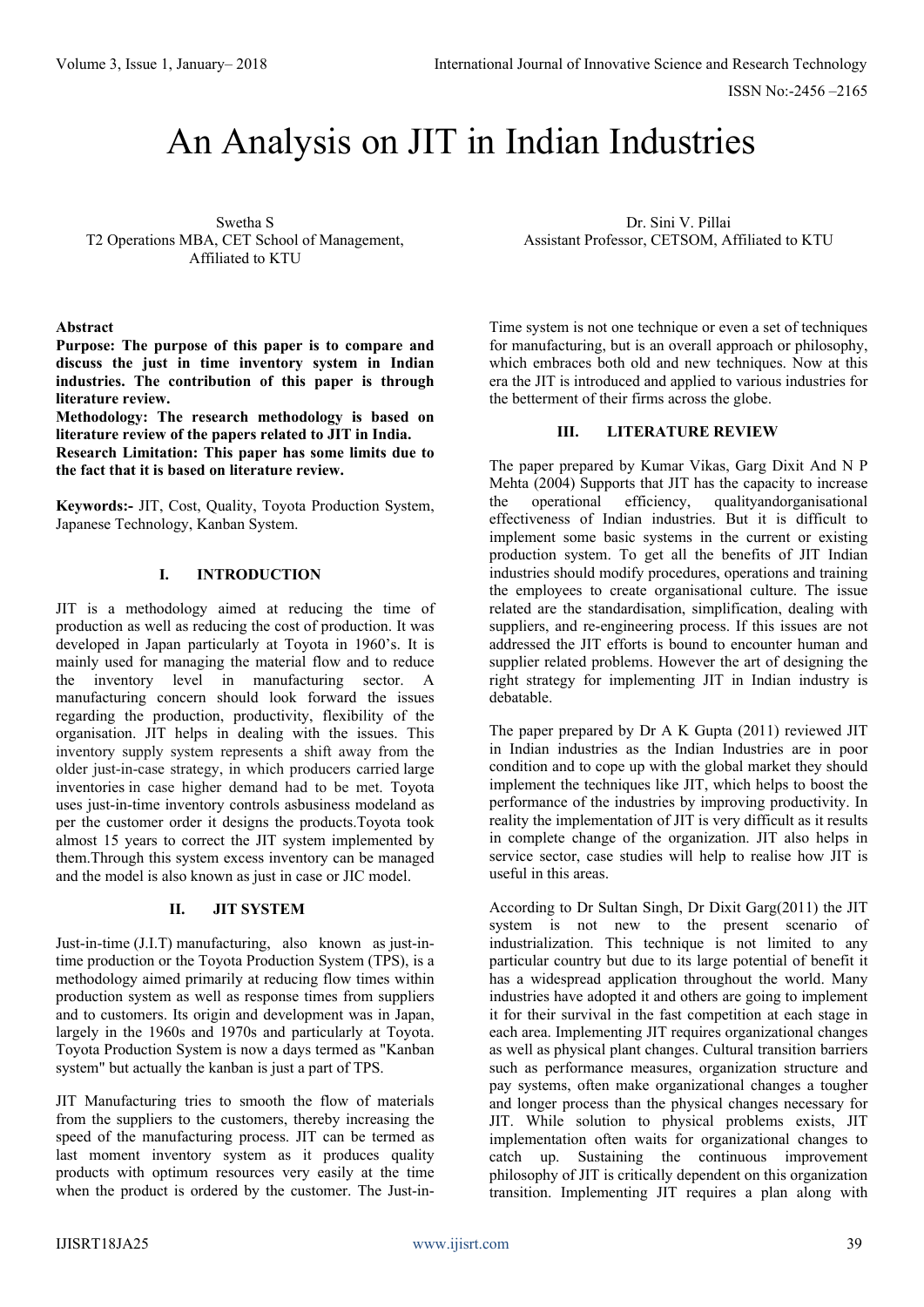commitment. This plan should be an integral element in the company's total business plan.

SandeepPhogat, Dr. A. K. Gupta (2012) In their paper States that JIT is the basic thing behind the manufacturing and the service sectors which helps to produce high quality products at lower price i.e. reducing the cost of production. Global competition is forcing companies to improve the quality of their products and their customer service while reducing the cost of their operations. JIT also can be implemented in the service sector. The activities that would most likely show the greatest potential for the improvement of services through the use of JIT concepts were analysed and discussed. The philosophy of JIT can bring impressive advances in productivity and quality to the increasingly service-dominated economies of the future.

The result of the survey conducted by Sandeep Kumar, GauravGarg, AnkitKamboj&Mandeep Singh (2013) states that JIT has the potential to increase efficiency, effectiveness and the quality of the Indian manufacturing industries. It is found that, there is a difficulty in implementing JIT in Indian industries as it results in organisational change. It also focused on Pre implementation modifications and their impact on reducing implementation problems and on eventual success on JIT project. The potential benefits of JIT to Indian organization are not in doubt. However the art of designing the right strategy for implementing the JIT in Indian industries is still in question and requires further research and analysis.

Tom Jose V, Sijo M T, Praveen (2013) in their case study states that the JIT not only helps the manufacturer but also the customers. It benefits the supplier as there will be increase in productivity, increase in shares, and results in development of new products. It benefits the customer as full time purchasing, production planning, and order fulfilment personnel at no charge, Gets lower ordering processing, inventory handling, and delivery cost, In-plants are continuously involved in cost reduction, quality improvement and value analysis.

P. Vincent Balu, Prof. R. Nesamoorthy(2013) has observed that if a company is not ready to accept the JIT system it will not face global competition. Lack of confidence regarding the change affects the implementation of the JIT system. A lack of perception of the critical factors like Vendors relationship, Labour cooperation and Top Management commitment could have been the reason for the non-implementation of JIT. Implementation of JIT is not a one day affair. It is a continuous process. With the help of JIT in Indian industries, it will make them competitive which will further helpful while entering into the global market . It is found that the PESTAL factors have impact on JIT practices around the world. If these were tried at the right level, then Indian industries will stand high forever.

Sanjay Paliwal, Amit Raj VarshneyAnd D.S. Awana (2013) reported that JIT concept has changed the way of manufacturing organizations do things. The JIT concepts are just opposite to the culture followed by Indian industries. So that the employees of the organization won't allow the top management to take decision regarding the implementation of JIT system, for this implementation proper training and confidence should be given to the employees.

JIT philosophy is valid in any manufacturing environments, regardless of the level of automation in the technology hardware. Organizations with motivated and well-trained workforce under the leadership of a committed management focus on five areas i.e., solid leadership, team based culture, communication systems, simultaneous development and continuous improvement processes and produces better results with the implementation of JIT. Similarly the JIT is not limited to one industry , now this system is successfully implementing in different industries.

According toRitesh Kumar Shrivastava, Dr. Sridhar K (2015) this there are barriers to implement the JIT system in Indian industries.By analysing key points and success factors the barriers can be eliminated. Critical Success factors for successful implementation of JIT in any organization some of them are Top management commitment & culture of anOrganization, Employee involvement & commitment, Quality, Production etc.The successful implementation of JIT in Indian industries can be achieved by bringing out successful cultural changes & management commitment. The successful JIT implementation need to implement initiatives successfully, so as to improve organizations maintenance performance, productivity, reduce costs, unnecessary downtime, and utilization of resources.

V. Vijaya Lakshmi, Prof. G. V. Chalam (2016) stated that JIT is a concept that is implemented in manufacturing industries. The JIT concept is just opposite to the culture which is followed by Indian industries. The Indian industries should accept the change that is happening when the JIT is implemented. The employees and suppliers should be satisfied with the system . This only happens when there is a positive impact by top management towards the employees. By implementing the JIT savings can be generated by reducing the cost of production and a new productivity ethics can be created that may be helpful to strengthen the Indian economy.

# **IV. FINDINGS**

In the present time, implementing JIT in industries is not something new. The availability of this technology is very vast and unlimited and has worldwide acceptance. A large number of industries have now adopted JIT and some other industries are in their process of implementation in order to survive and cope with the increasing competition. The implementation of JIT not so easy and it requires discussion and approval from all departments. First of all, top level management should accept the idea. Then the employees should be made aware about the concept of JIT and its significance. Then an ERP system is required to be setup and then system is required to be tested after implementation of JIT. At last it must be ensured that a proper control system is followed and things are going in right direction.